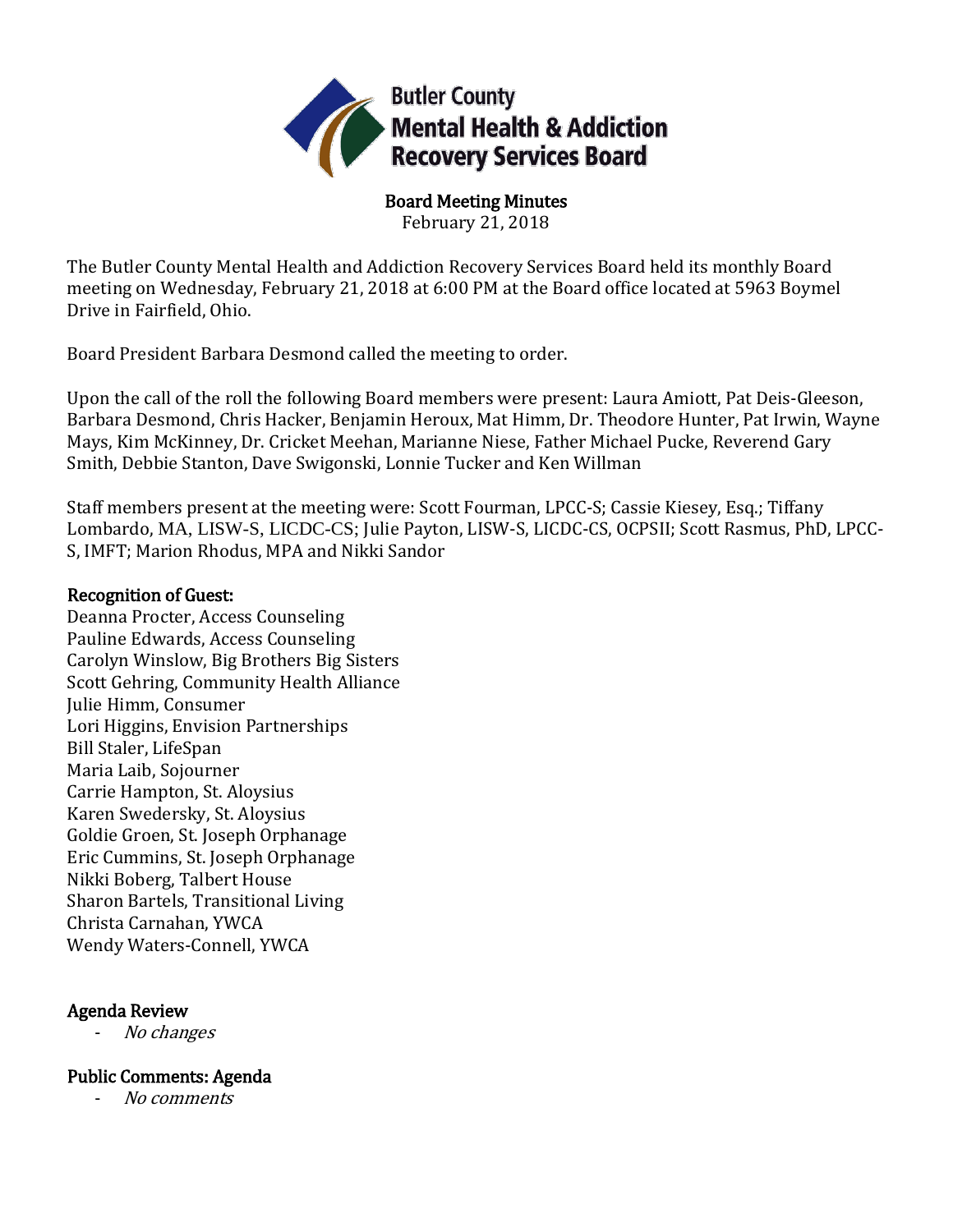## 1. Board Communications & Announcements

**a.** Presidents Report – Ms. Desmond asked for volunteers to be a part of an ADHOC committee to update the work from home and flex time policy. MS. Desmond, Ms. Irwin, Ms. Deis-Gleeson, Ken Willman and Ms. Hacker agreed to be on the committee. Laura Amiott and Cricket Meehan agreed to work behind the scenes on the committee.

# b. Executive Director Report

- i. Far More US Children Than Previously Thought May Have Fetal Alcohol Disorders The New York Times
- ii. Untethered a Primer on Social Isolation David T. Hsu
- iii. OxyContin Decision: It's About Time Journal News
- iv. Butler Crisis hotline now also accepts texts Journal News
- v. Board Training
- vi. GMS Move Update
- vii. Multi-Lingual Committee Update
- viii. BH Redesign Update
	- ix. Ohio's 2018 Opiate Conference
	- x. Butler County Health Department Drug Related Stats

# 2. Consent Agenda

- a. February ARS Committee Meeting Minutes
- b. February MH Committee Meeting Minutes
- c. January Board Meeting Evaluations

Mr. Heroux motioned to approve the items in the consent agenda. Mr. Himm seconded the motion. The vote carried the motion.

# 3. Review of Committee Meetings

## a. ARS Committee

- i. Jail Presentation: Major Craft and the Director Vicky Barger
- ii. Jail EMT Expansion
- iii. Envision Opiate Prevention Proposal
- iv. Bridge Proposals
- v. Medical Marijuana Board Member Training
- vi. BC Opiate Business Plan
- vii. Funded Program Components to Ohio Department of Health Grant Application
- viii. Butler County Community Awards Update
- ix. Statewide Week of Appreciation
- x. Miscellaneous

# b. MH Committee

- i. January MH Minutes
- ii. CBH Residential Housing Presentation
- iii. Beckett Springs Budget Amendment
- iv. Transportation Update
- v. New Survey (UTS Update)
- vi. BCRTA New Route Program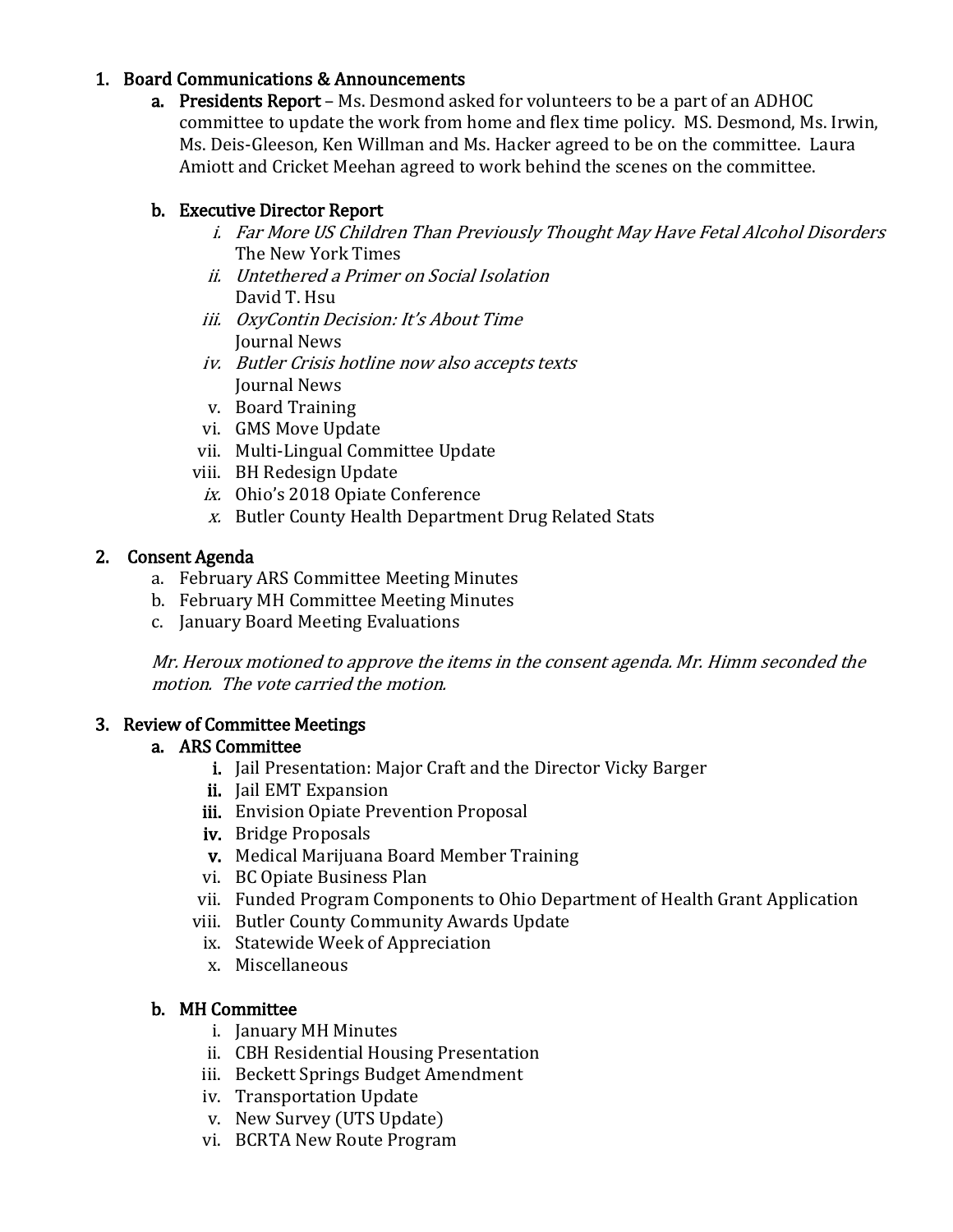- vii. Crisis Text Line Update
- viii. Jail Programming Update
	- ix. GMS Move Update
	- x. Multi-Lingual MH Committee Update
	- xi. Suicide Prevention Program Update
- xii. Board Member Annual Trainings
- xiii. Miscellaneous

#### 4. New Business

#### a. November and December Financial Report

Mr. Rhodus provided an overview of the November financial reports. As of November the Board was 42% of the way through the fiscal year and 38% of Board dollars were spent with 42% of funds received. As of December the Board was 50% of the way through the fiscal year and 47% of Board dollars were spent with 45% of funds received.

Mr. Tucker motioned to approve the November and December Financial Reports. Ms. Deis-Gleeson seconded the motion. The vote carried the motion.

## b. February Budget Revisions and Updated Yellow Sheets

Beckett Springs: \$30,000 increase to indigent care Envision Partnership: \$77,000 increase to substance abuse prevention Butler County Jail: \$108,000 increase to EMT program

Mr. Himm motioned to approve the Budget Revisions and the Changes in the Yellow Sheet in the amount of \$215,000. Ms. Stanton seconded the motion. The vote carried the motion.

#### c. Karen Pierce Agreement

The Karen Pierce agreement is in the amount of \$650 for a Medical Marijuana Board Training event on March 3, 2018.

Ms. Amiott motioned to approve the Karen Pierce Agreement in the amount of \$650. Reverend Smith seconded the motion. The vote carried the motion.

# d. Couch Brothers Contract

The Couch Brothers contract is in the amount of \$4,250 for lawn services at the Board's Fair Ave property from April 1, 2018 – November 30, 2018.

Mr. Himm motioned to approve the Couch Brothers contract in the amount of \$4,250. Mr. Swigonski seconded the motion. The vote carried the motion.

# e. Butler County Jail Agreement

The Butler County Jail agreement is in the amount of \$108,000 for 34 of a year with 168 hours a week of coverage for the hiring of EMTs to screen incoming inmates for MH and AOD issues.

Ms. Hacker motioned to approve the Butler County Jail agreement in the amount of \$108,000. Ms. Deis-Gleeson seconded the motion. Mr. Heroux opposed. The vote carried the motion.